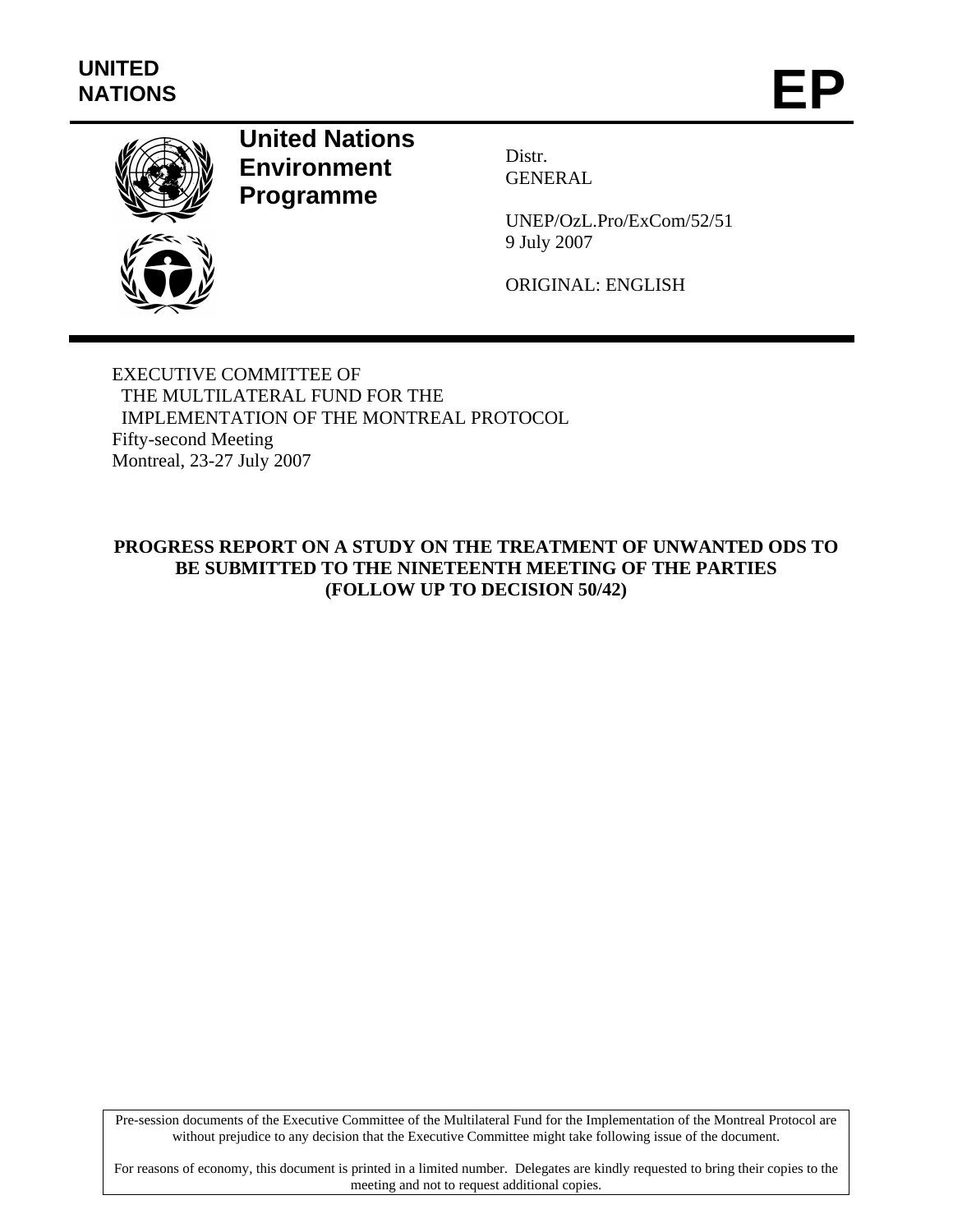### **Introduction**

1. In July 2006, the  $26<sup>th</sup>$  Open-ended Working Group discussed the draft terms of reference prepared by TEAP for conducting case studies on the technology and costs associated with the replacement of chlorofluorocarbon-containing refrigeration and air-conditioning equipment, including the environmentally sound recovery, transport and final disposal of such equipment and the associated chlorofluorocarbons. At its 49th Meeting the Executive Committee noted document UNEP/OzL.Pro/ExCom/49/42, which included the proposed terms of reference for a study regarding the collection, recovery, recycling, reclamation, transportation and destruction of unwanted ozone-depleting substances.

2. The  $18<sup>th</sup>$  Meeting of the Parties, in its decision XVIII/9 regarding "Review of draft terms" of reference for case studies called for under decision XVII/17 on environmentally sound destruction of ozone-depleting substances", decided:

- (a) "To request the Executive Committee to develop consolidated terms of reference taking into account the elements referred to in both the draft terms of reference submitted to the Eighteenth Meeting of the Parties pursuant to decision XVII/17 and the terms of reference developed by the Multilateral Fund Secretariat on the collection, recovery, recycling, reclamation, transportation, and destruction of unwanted ozone-depleting substances; and
- (b) To request the Executive Committee to conduct, as soon as possible, a study based on the resulting terms of reference and to provide a progress report to the Nineteenth Meeting of Parties, with a final report for consideration at the Twenty-Eighth Meeting of the Open-ended Working Group."
- 3. This document provides the progress report requested in decision XVIII/9.

#### **Progress achieved**

4. The 50<sup>th</sup> Meeting of the Executive Committee further developed the existing draft terms of reference and requested, in its decision 50/42, the Multilateral Fund Secretariat to develop specific terms of reference for a study on the treatment of unwanted ozone-depleting substances, to identify a contractor and to commission the study by the end of March 2007, if possible. The study would be completed by 1 February 2008. The terms of reference developed by the Executive Committee are provided in Annex I to this paper. The Executive Committee decided also to establish a budget to enable this study to be carried out.

5. The Multilateral Fund Secretariat established the necessary administrative procedures to undertake a major consultancy contract. Given the expected size of the contract, the tendering process to be followed requires the involvement of the United Nations Office of Nairobi (UNON). The Multilateral Fund Secretariat established specific terms of reference on the basis of the terms of reference agreed by the Executive Committee as part of decision 50/42. These specific terms of reference amended the terms of reference established by the Executive Committee by specifying the required personnel to be provided by the contractor, the reporting requirements, meeting and delivery schedules, intellectual property rights, and requests for options, in particular on visits to additional countries. UNON initiated the tender process based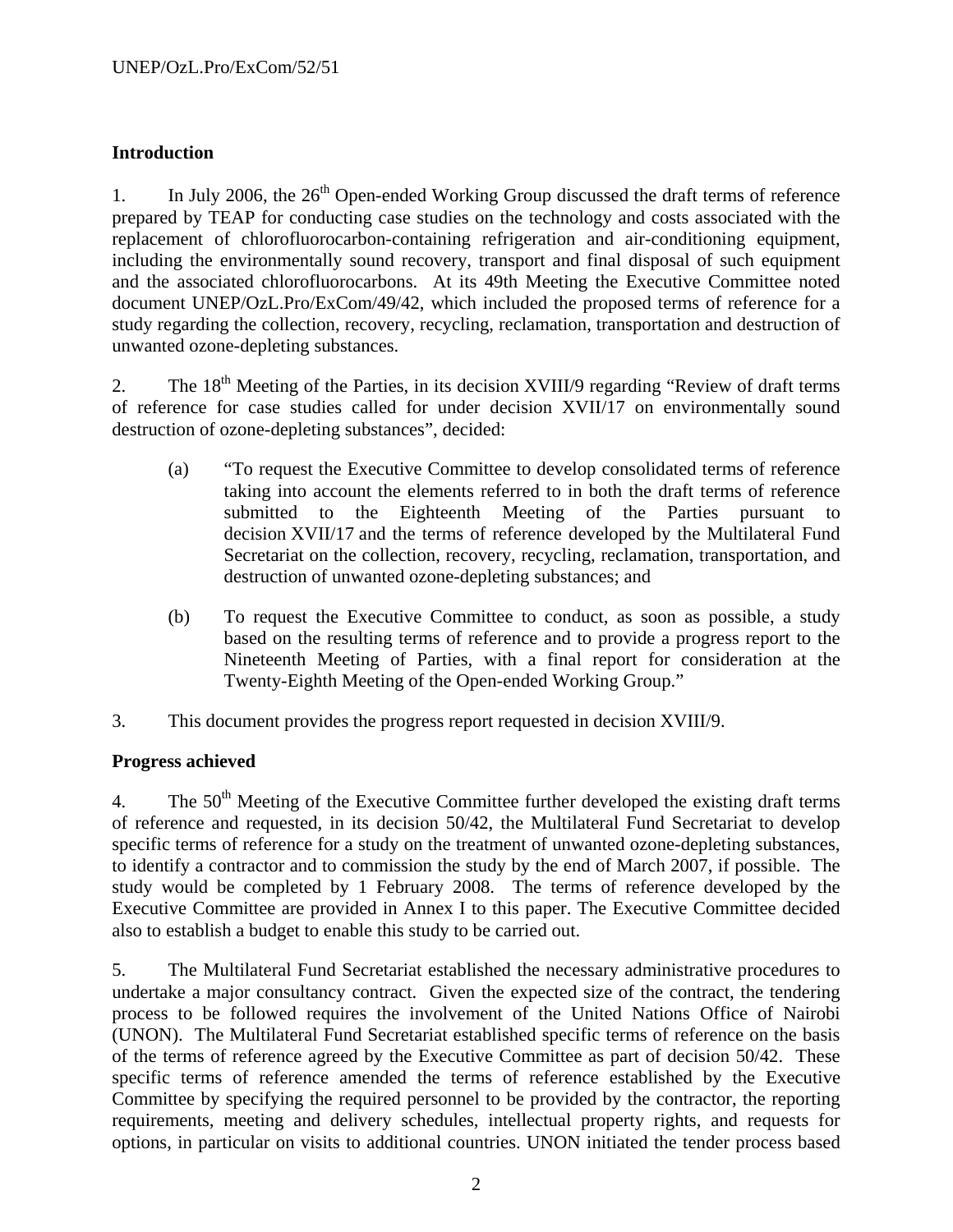on the specific terms of reference by approaching six potential contractors with appropriate experience.

6. As a result of the tender process, the contract was awarded to ICF International. The final contract specifies that the following countries will be visited:

- (a) Non-Article 5 countries: Australia, Canada, the Czech Republic, Germany, the United Kingdom of Great Britain and Northern Ireland, and the United States of America (U.S.); and
- (b) Article 5 countries: India and Brazil.

It should be noted that the terms of reference agreed by the Executive Committee specify as a minimum visits to five non-Article 5 countries and none to Article 5 countries. However, within the funds available it was possible to include visits to two Article 5 countries.

7. In its proposal, ICF International has offered the service of specific personnel as team leader, principal researcher and experts. The team leader has led a number of studies in relation to the Montreal Protocol, while the principal researcher is an expert in destruction technologies. The following relevant experience is available at ICF International:

- (a) Collection of equipment and recovery, recycling/reclamation of ODS analysis:
	- (i) Providing support in the development and implementation of a voluntary programme for U.S. municipalities, retailers, manufacturers and utilities, to promote the responsible disposal of refrigerated appliances, including refrigerators/freezers, window air-conditioning units, and dehumidifiers;
	- (ii) Reviewing international refrigerant management programmes to assess the feasibility of a proposed fee/rebate programme for the U.S.; and
	- (iii) Conducting research into all possible leak points and their associated leak rates for the recovery, collection, recycling, and reclamation of ODS.
- (b) ODS destruction analysis:
	- (i) Analyzing the technologies approved for destruction of ODS by the Parties to the Montreal Protocol, conducting site visits and reviewing test data from several U.S. destruction facilities and the relevant regulations for ODS destruction in the U.S. and internationally; and
	- (ii) Projecting the amounts and types of ODS to be available for destruction in the U.S. in the future and compared this to the capacity of ODS destruction facilities.
- (c) ODS phase-out analysis and support in:
	- (i) Assessing ODS use across all major ODS end-use sectors in various Article 5 countries, including the development of phase-out recommendations;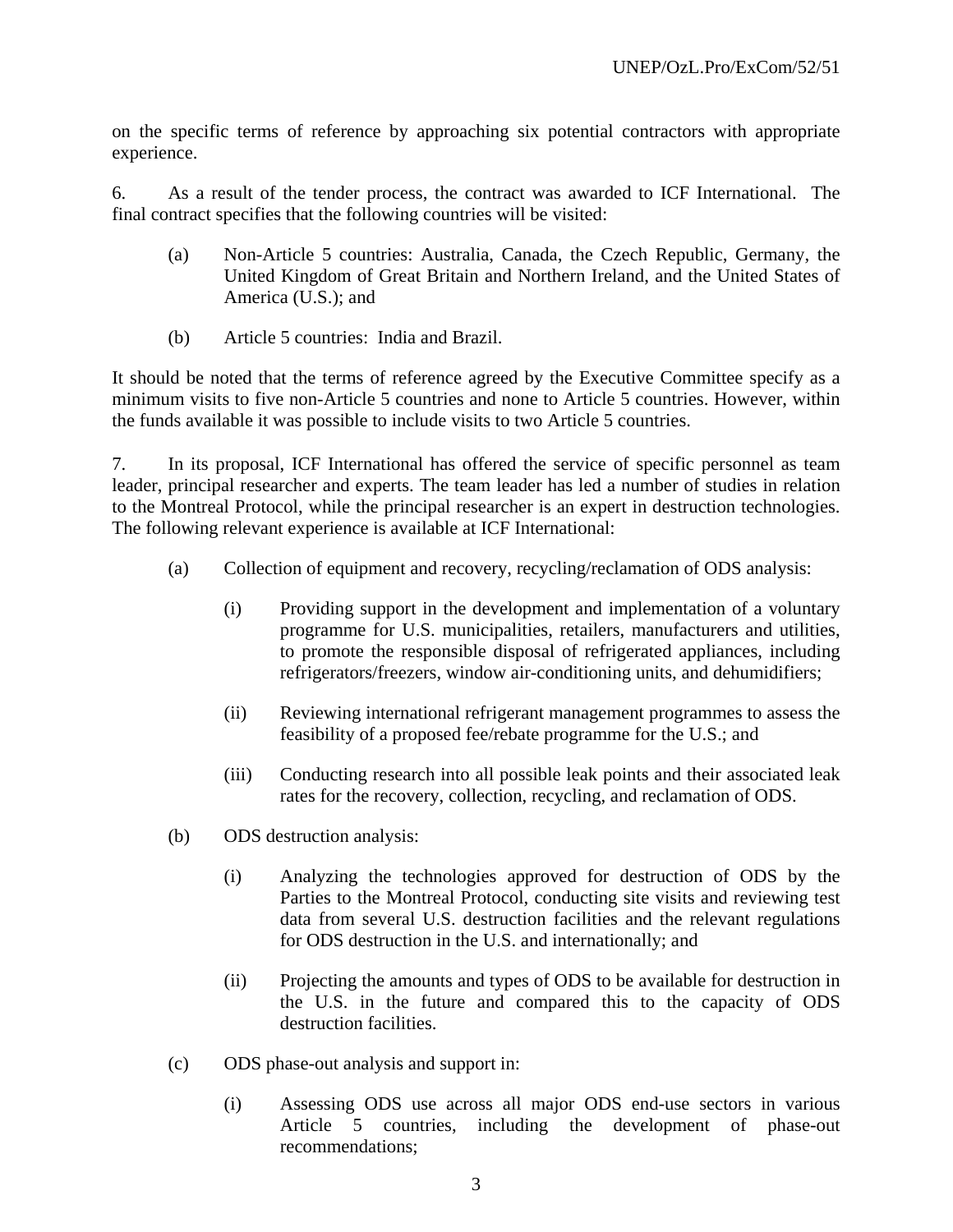- (ii) Designing and implemented capacity-building activities to support the phase-out of ODS in Article 5 countries, including the development of numerous training courses, both at the level of small and medium enterprises, and for National Ozone Units and other policy stakeholders; and
- (iii) Providing extensive technical and analytical support for many U.S. and international clients, to support the analysis of ODS phase-out scenarios, potential ODS substitutes, and the identification of key phase-out barriers in various sectors.

8. During the initial meeting between ICF International and the Multilateral Fund Secretariat, it was agreed that exchanges with the following Article 5 countries would take place on the basis of a questionnaire or another similar approach to be developed by ICF International: Brazil, China, Costa Rica, Croatia, Guinea, India, Kenya, and Mexico.

9. In the same meeting, the key personnel were introduced, and a detailed work plan and a draft "table of content" for the study report were discussed. ICF International agreed to be present at the 19<sup>th</sup> Meeting of the Parties in Montreal for bilateral discussions. It is planned to carry out the country visits between early September and the end of October 2007. Questionnaires to the above list of countries are expected to be sent before the end of September, with replies expected within four weeks. A final draft of the study will be presented to the first meeting of the Executive Committee in 2008, with the team leader of ICF International being present. He will also be present at the 28<sup>th</sup> Open-ended Working Group.

#### **Secretariat's recommendations**

10. Following its consideration of this document, the Executive Committee may wish to take note of the draft progress report on the study on the treatment of unwanted ODS, and consider the following:

- (a) To note the draft progress report as submitted;
- (b) To request the Fund Secretariat to update the report with any new information that becomes available between issuance of the draft and the  $52<sup>nd</sup>$  Meeting; and
- (c) To request the Fund Secretariat to forward the revised progress report, after its approval by the Chair of the Executive Committee, for consideration at the Nineteenth Meeting of the Parties.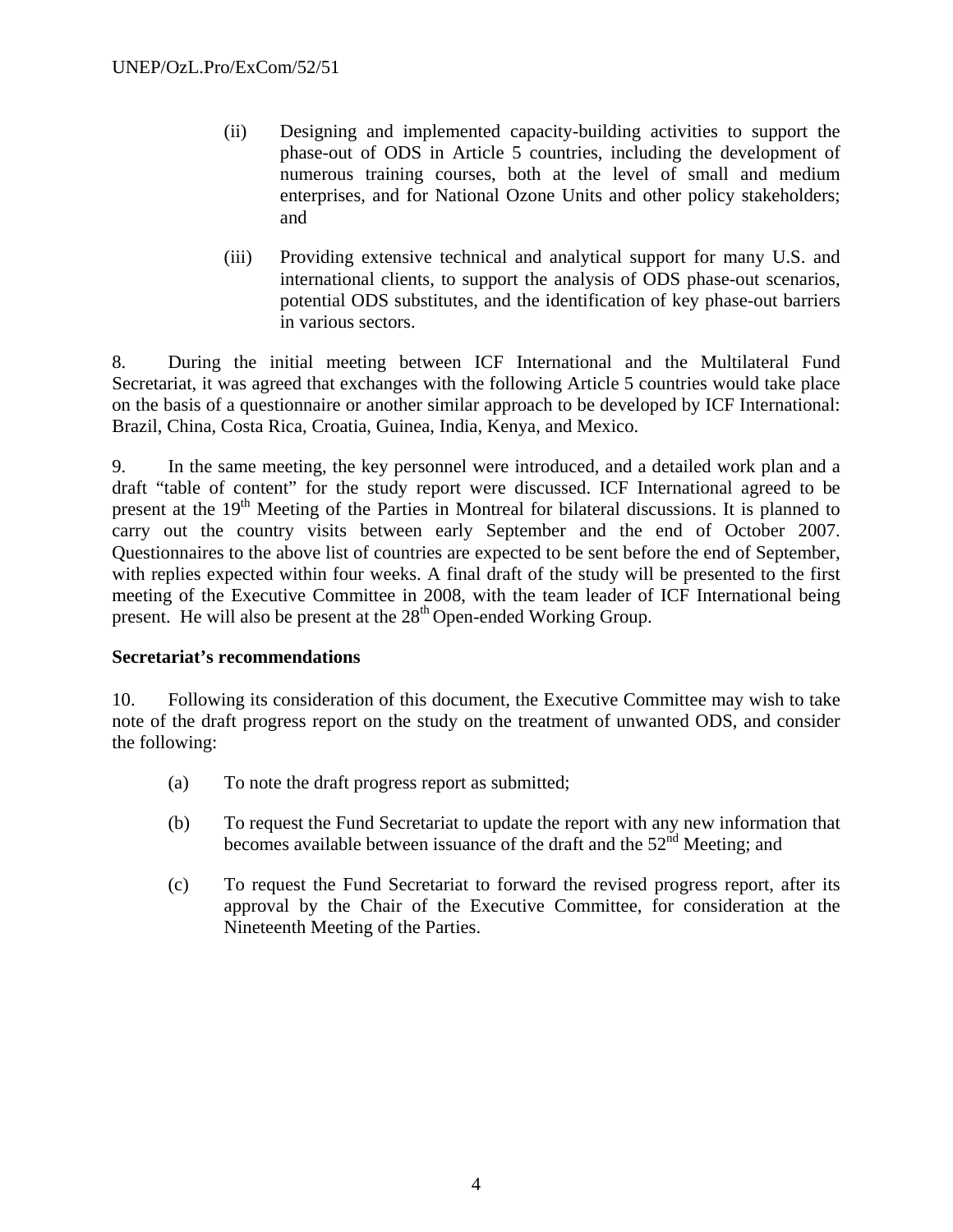### **Annex I**

# **Decision 50/42 of the Executive Committee at its 50th Meeting regarding a study on the treatment of unwanted ozone-depleting substances**

The Executive Committee decided:

- (a) To request the Multilateral Fund Secretariat to develop specific terms of reference for a study on the treatment of unwanted ozone-depleting substances, identifying a contractor and commissioning the study described below by the end of March 2007, if possible. The study would be completed by 1 February 2008.
- (b) To define the two distinct objectives of the study as follows:
	- (i) To compile information on management approaches in five non-Article 5(1) countries for the collection, transportation and disposal of CFC-containing refrigeration and air-conditioning equipment, to provide guidance and to describe the applicability of these management approaches to Article 5(1) countries; and
	- (ii) To compile information on management approaches and markets in five non-Article 5(1) countries for the recovery, collection, recycling and reclamation of ozone-depleting substances that result in those ODS being locally unusable, and the possible options for the disposition (e.g., reuse in other markets, transformation, destruction) of this locally unusable ODS and describe the applicability of these options for Article 5(1) countries.
- (c) To request that the detailed activities under the objective in paragraph (b)(i) consist of:
	- (i) Selecting five non-Article 5(1) countries that represent a wide spectrum of existing management approaches for the collection, transport and disposal of CFC-containing refrigeration and air-conditioning equipment;
	- (ii) Compiling information from the five non-Article 5(1) countries and describing:
		- a. The institutions, technologies and processes involved in all steps of collection, transport and disposal of the equipment;
		- b. The costs of the various steps in collecting, transporting and processing the equipment;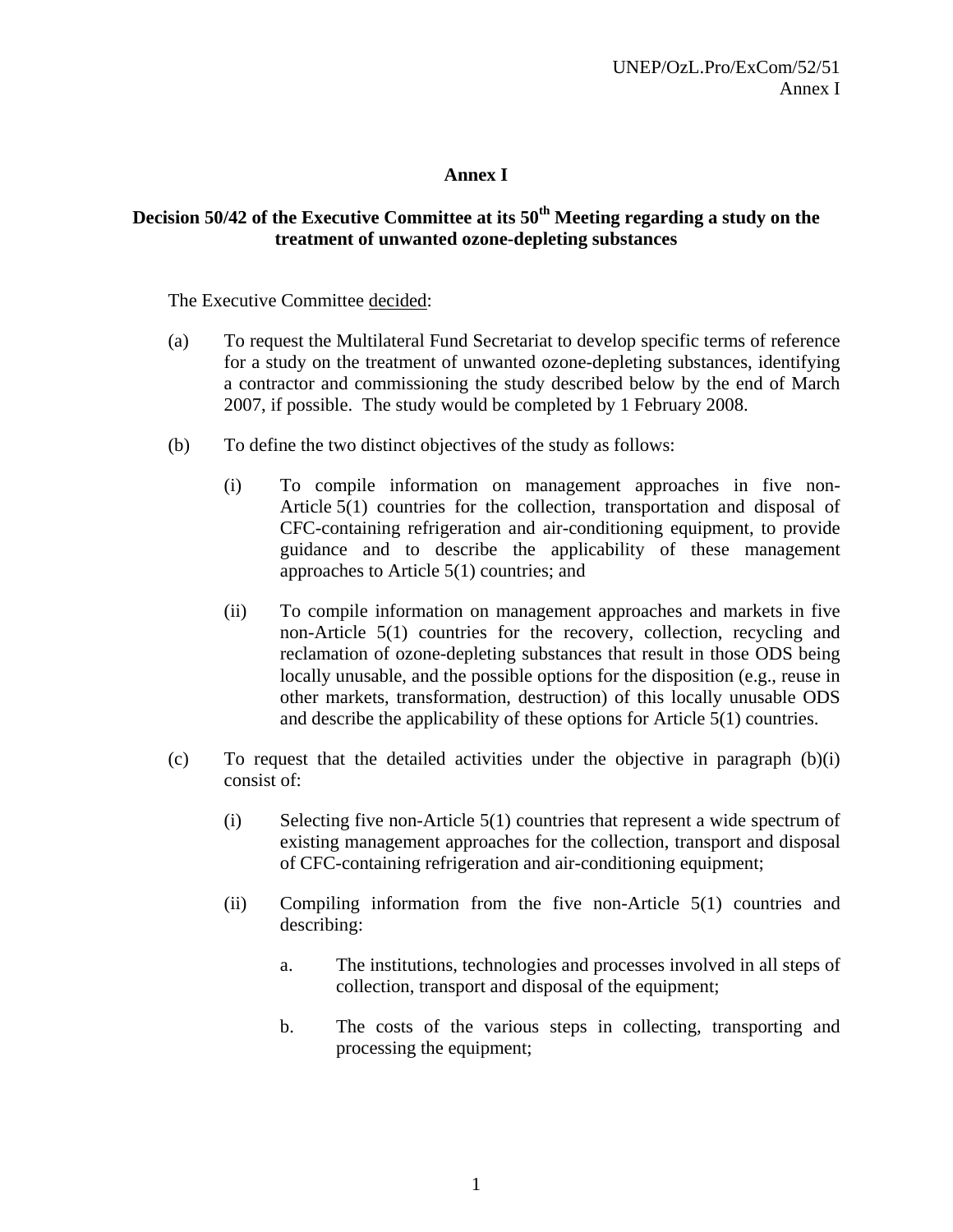- c. The legal and regulatory requirements and the voluntary administrative procedures for dealing with the CFCs in the equipment; and
- d. The volume of equipment collected historically and currently;
- (iii) Using the information compiled from the five non-Article 5(1) countries to describe the economic and financial arrangements among the various individuals and entities in the system for disposing of CFC-containing refrigeration and air-conditioning equipment; and
- (iv) Collecting information on experiences regarding management approaches for the collection, transportation and disposal of CFC-containing refrigeration and air-conditioning equipment in eight Article 5(1) countries, to be collected by contacting national and local government officials who will recommend additional contacts in industry and institutions in order to describe challenges that may be posed in translating the non-Article  $5(1)$  countries' experiences to the situation in Article  $5(1)$ countries given domestic, social and economic factors. The selection of the countries should represent a wide spectrum of countries that have already identified challenges and should have regional representation;
- (d) To request that the detailed activities under the objective in paragraph (b)(ii) consist of:
	- (i) Using the data from the Meeting of Experts to Assess the Extent of Current and Future Requirements for the collection and disposition of nonreusable and unwanted ODS in Article 5 countries held in March 2006, data already published in reports from the Technology and Economic Assessment Panel and its subsidiary bodies, and other relevant existing data to describe possible economic incentives and their cost-effectiveness, whether inherent or external to the institutions under the Montreal Protocol, that would encourage disposition (e.g., reuse in other markets, transformation, destruction) of ODS that is locally unusable;
	- (ii) Describing the capacity and location of all global existing facilities with destruction technologies approved by the Parties to the Montreal Protocol, comparing this capacity to the estimated volume of ODS predicted to be recovered and locally unusable in the March 2006 Experts' Meeting report, the viability and potential costs of using these existing destruction technologies, and the regulatory requirements for transporting the locally unusable ODS; and
	- (iii) Describing opportunities other than existing destruction technologies for the disposition of locally unusable ODS, and the viability and potential costs of using these other approaches;